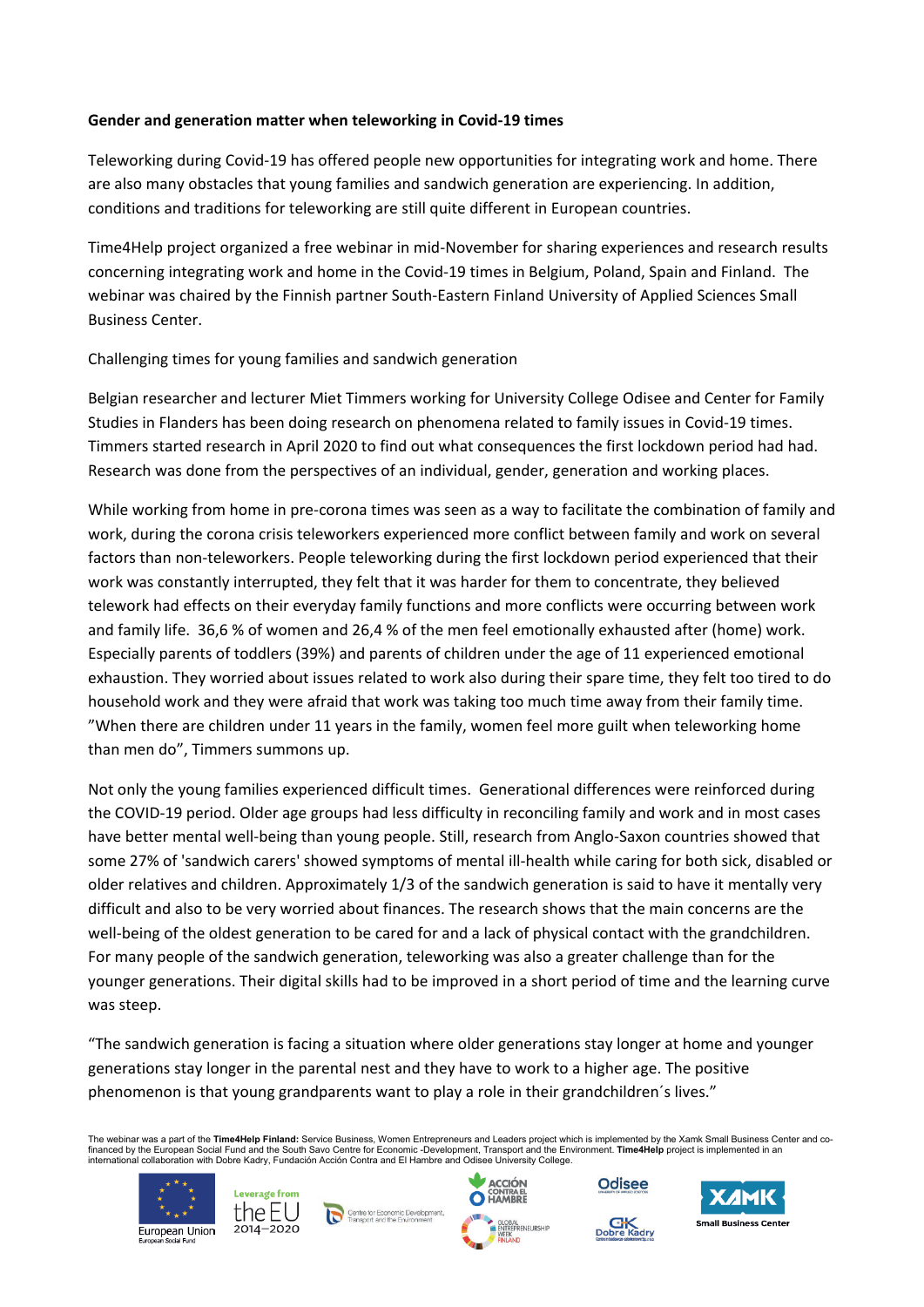According to researchers, employers could ease those tensions if supervisors would be willing to listen to people teleworking and if employees could share freely their thoughts of their current family situation. In addition, it is essential to find balance between the needs of an individual, the team and the organization.

Differences on European level

In Europe telework has been most common in Finland, the Netherlands, Luxemburg and Belgium. People face most obstacles for teleworking in Romania, Hungary, Croatia, Bulgaria, Greece, Poland and Spain.

The Belgian researchers compared circumstances in countries taking part in Time4Help project. In general, people felt that teleworking becomes easier if they can work in a flexible and independent way.

According to statistics this is typical for the Finnish working life. The Polish people feel that their working life is hierarchic, work time is intense and there is little flexibility. In Spain people felt that lacking social interaction hinders their best performance at work.

Researcher Beata Pachnowska from the Polish research center Dobre Kadry says that in her home country working home is an option only for 47% of SMEs, part of teleworkers are well prepared but in some cases the lack of equipment such as computers and laptops makes teleworking difficult. People are sharing their home computers for working purposes with other family members and there are difficulties with security issues. In addition, there are not spaces for working available at homes.

"However, people teleworking have experienced that there has been a better balance between home and work, time has been spared from commuting and it has been possible to combine work and taking care of children", Pachnowska says. The Polish Time4Help project concentrates in helping vulnerable groups, such as women over 50 years and vulnerable groups with challenges in working life. The European Time4Help network is coordinated by Dobre Kadry based in Wroclaw.

Since 2013 the Spanish NGO Fundación Acción Contra el Hambre has focused on fighting against exclusion with offering opportunities for employment and entrepreneurship for vulnerable people. During Covid-19 times the NGO has increased personal and also psychological support online for their target group as well as donated cash. The Madrid-based NGO contacts people half a year after they have left the support programme to find out how they are doing.

"During Covid-19 almost one third of the women felt that helping others had diminished their working capacity when the same figure for men was 15 %. In addition, 44 % of mothers thought that helping others limited their chances to work. It is worrying that every fifth mother says that they have no access to electronic tools that they would need", Alicia García-Madrid Colado summarizes.

Finland has been an exception to the other countries taking part in Time4Help project. Finns started working at homes quickly and trust in government during the corona crisis has been high. According to research Finnish women like teleworking more than men and half of Finns would like to telework when it is possible.

The webinar was a part of the **Time4Help Finland:** Service Business, Women Entrepreneurs and Leaders project which is implemented by the Xamk Small Business Center and co-<br>financed by the European Social Fund and the South





Centre for Economic Development





Odisee